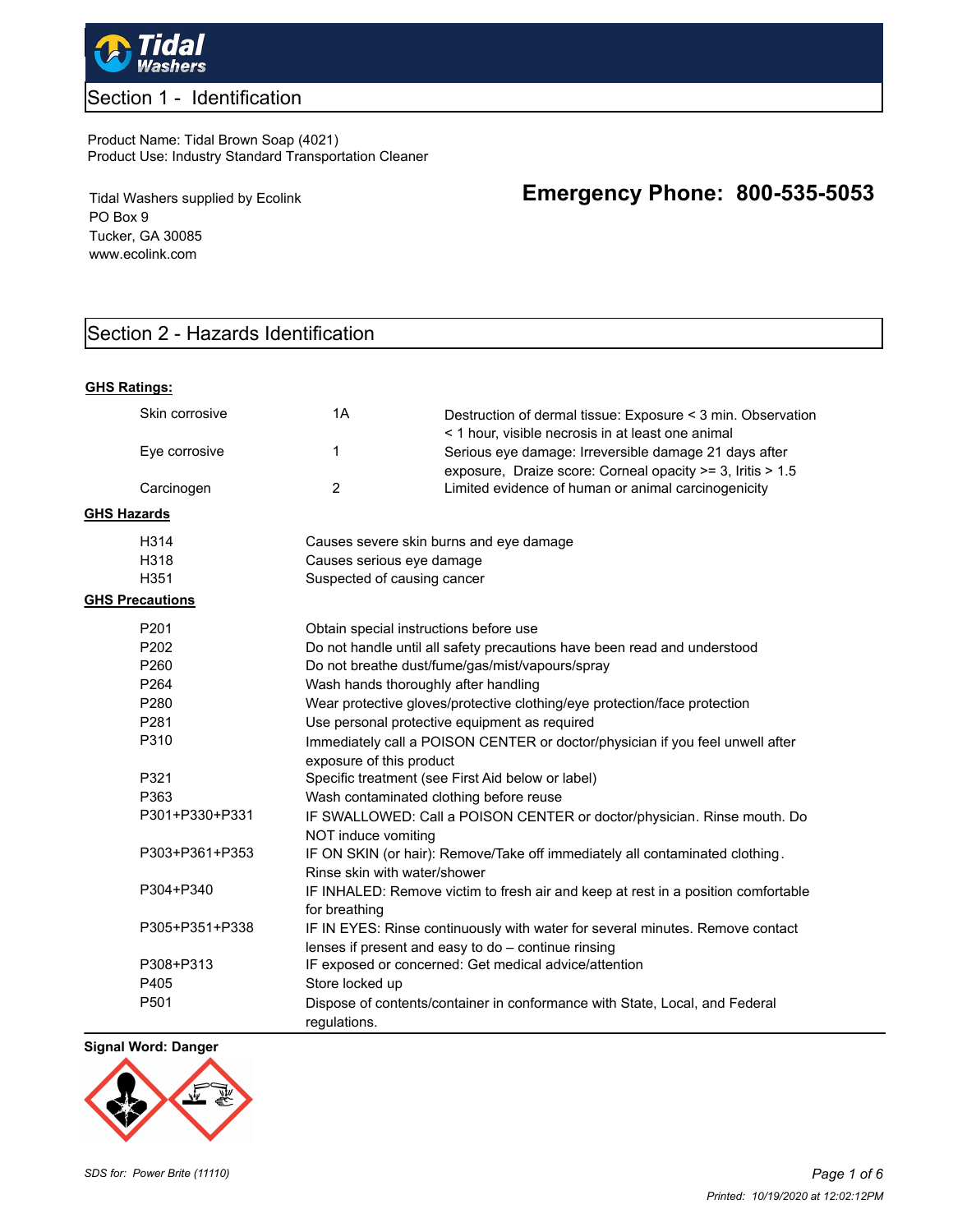# Section 3 - Composition, Information on Ingredients

| <b>Chemical Name</b>                                               | <b>CAS number</b> | <b>Weight Concentration %</b> |
|--------------------------------------------------------------------|-------------------|-------------------------------|
| N,N-bis(Carboxymethyl)-glycine, trisodium salt                     | 5064-31-3         | $1.00\% - 5.00\%$             |
| Sodium Hydroxide                                                   | 1310-73-2         | $1.00\% - 5.00\%$             |
| <b>Proprietary Surfactants</b>                                     | 68439-46-3        | $1.00\% - 5.00\%$             |
| Ethylenediaminetetraacetic acid, tetrasodium salt,<br>tetrahydrate | 64-02-8           | $1.00\% - 5.00\%$             |

## Section 4 - First Aid Measures

**INHALATION:** If inhalation of mists, vapors, or spray occurs and adverse effects result, remove to uncontaminated area. Evaluate ABC's (is Airway constricted, is Breathing occurring, and is blood Circulating) and treat symptomatically. GET MEDICAL ATTENTION IMMEDIATELY. There is no specific antidote, treat symptomatically.

**EYE CONTACT:** Immediately flush contaminated eyes with a directed stream of water for as long as possible. Remove contact lenses, if present and easy to do. Continue rinsing. GET MEDICAL ATTENTION IMMEDIATELY. Washing eyes within several seconds is essential to achieve maximum effectiveness .

**SKIN CONTACT:** Immediately flush contaminated areas with water. Remove contaminated clothing, jewelry, and shoes immediately. Wash contaminated areas with large amounts of water.

GET MEDICAL ATTENTION IMMEDIATELY. Thoroughly clean and dry contaminated clothing before reuse. Discard contaminated leather goods.

**INGESTION:** If swallowed, do not induce vomiting. For definite or probable ingestion, do not administer oral fluids. If vomiting occurs spontaneously, keep airway clear. Monitor airway. Volume resuscitation (IV fluids) and circulatory support (CPR) may be required. Never give anything by mouth to an unconscious or convulsive person. GET MEDICAL ATTENTION IMMEDIATELY.

**Notes to Physician:** Medical observation and assessment is recommended for all ingestions, all eye exposures, and symptomatic inhalation and dermal exposures. For symptomatic ingestion, do not administer oral fluids and consider investigation by endoscopy, X-ray, or CT scan. Esophageal perforation, airway compromise, hypotension, and shock are possible. For prolonged exposures and significant exposures, consider delayed injury to exposed tissues. There is no antidote. Treatment is supportive care. Follow normal parameters for airway, breathing, and circulation. Surgical intervention may be required.

# Section 5 - Fire Fighting Measures

Flash Point: N/A LEL: UEL: **Fire Hazard:** Negligible fire hazard.

**Flash point:** Not flammable

**Extinguishing Media:** Use extinguishing agents appropriate for surrounding fire.

**Sensitivity to Mechanical Impact:** Not sensitive. **Sensitivity to Static Discharge:** Not sensitive. **GHS:Physical Hazards:** - Corrosive to Metals

Hazardous Decomposition: Toxic Vapors of Sodium Oxide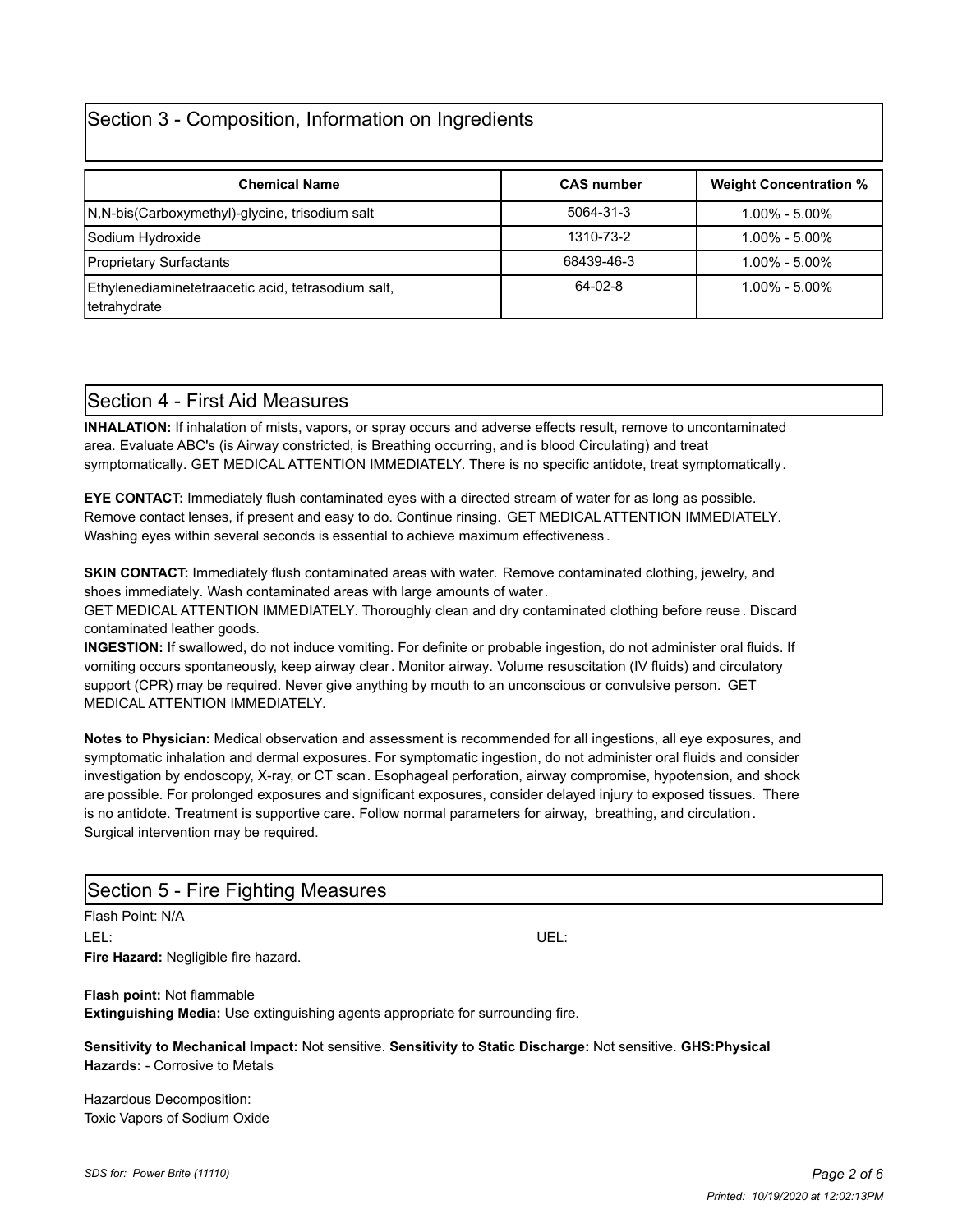**Fire Fighting:** Move container from fire area if it can be done without risk. Cool containers with water. Avoid contact with skin.Do not apply water directly on this product. Heat is generated when mixed with water. Wear NIOSH approved positive-pressure self-contained breathing apparatus operated in pressure demand mode.

## Section 6 - Accidental Release Measures

**Personal Precautions:** Do not get in eyes, on skin or on clothing. Avoid breathing mist, vapor, or spray. Do not ingest. Wear appropriate personal protective equipment recommended in Section 8 of the SDS.

**Methods and Materials for Containment and Cleaning Up:** In case of spill or leak, stop the leak as soon as possible, if safe to do so. Completely contain spilled materials with dikes, sandbags, etc. Shovel dry material into suitable container. Liquid material may be removed with a vacuum truck. Remaining material may be diluted with water and neutralized with dilute acid, then absorbed and collected. Flush spill area with water, if appropriate. **Environmental Precautions:** Keep out of water supplies and sewers. Do not flush into surface water or sanitary sewer system. This material is alkaline and may raise the pH of surface waters with low buffering capacity . Releases should be reported, if required, to appropriate agencies.

# Section 7 - Handling & Storage

**Handling Procedures:** Avoid breathing vapor or mist. Do not get in eyes, on skin, or on clothing. Wash thoroughly after handling. Do not ingest. Do not eat, drink or smoke in areas where this material is used. Wear personal protective equipment as described in Exposure Controls/Personal Protection (Section 8) of the SDS. NEVER add water to product. When

mixing, slowly add to water to minimize heat generation and spattering.

**Storage Conditions:** Store and handle in accordance with all current regulations and standards. Keep container tightly closed and properly labeled. Do not store in aluminum container or use aluminum fittings or transfer lines, as flammable hydrogen gas may be generated. Keep separated from incompatible substances (see Section 10 of SDS).

## Section 8 - Exposure Controls/Personal Protection

| Chemical Name / CAS No.                                                          | <b>OSHA Exposure Limits</b>        | <b>ACGIH Exposure Limits</b> | <b>Other Exposure Limits</b> |
|----------------------------------------------------------------------------------|------------------------------------|------------------------------|------------------------------|
| N,N-bis(Carboxymethyl)-<br>glycine, trisodium salt<br>5064-31-3                  | Not Established                    | Not Established              | Not Established              |
| Sodium Hydroxide<br>1310-73-2                                                    | $2 \text{ mg/m}$ $3 \text{ (PEL)}$ | 2 mg/m3 (ceiling)            | 10 mg/m3 IDLH                |
| <b>Proprietary Surfactants</b><br>68439-46-3                                     | Not Established                    | Not Established              | Not Established              |
| Ethylenediaminetetraacetic<br>acid, tetrasodium salt,<br>tetrahydrate<br>64-02-8 | Not Established                    | Not Established              | Not Established              |

### **ENGINEERING CONTROLS:**

Provide local exhaust ventilation where dust or mist may be generated. Ensure compliance with applicable exposure limits.

**Respiratory Protection:** An approved respirator with N95 (dust, fume, mist) cartridges may be permissible under certain circumstances where airborne concentrations are expected to exceed exposure limits, or when symptoms have been observed that are indicative of overexposure. If eye irritation occurs, a full face style mask should be used. A respiratory protection program that meets applicable regulatory requirements must be followed whenever workplace conditions

warrant use of a respirator.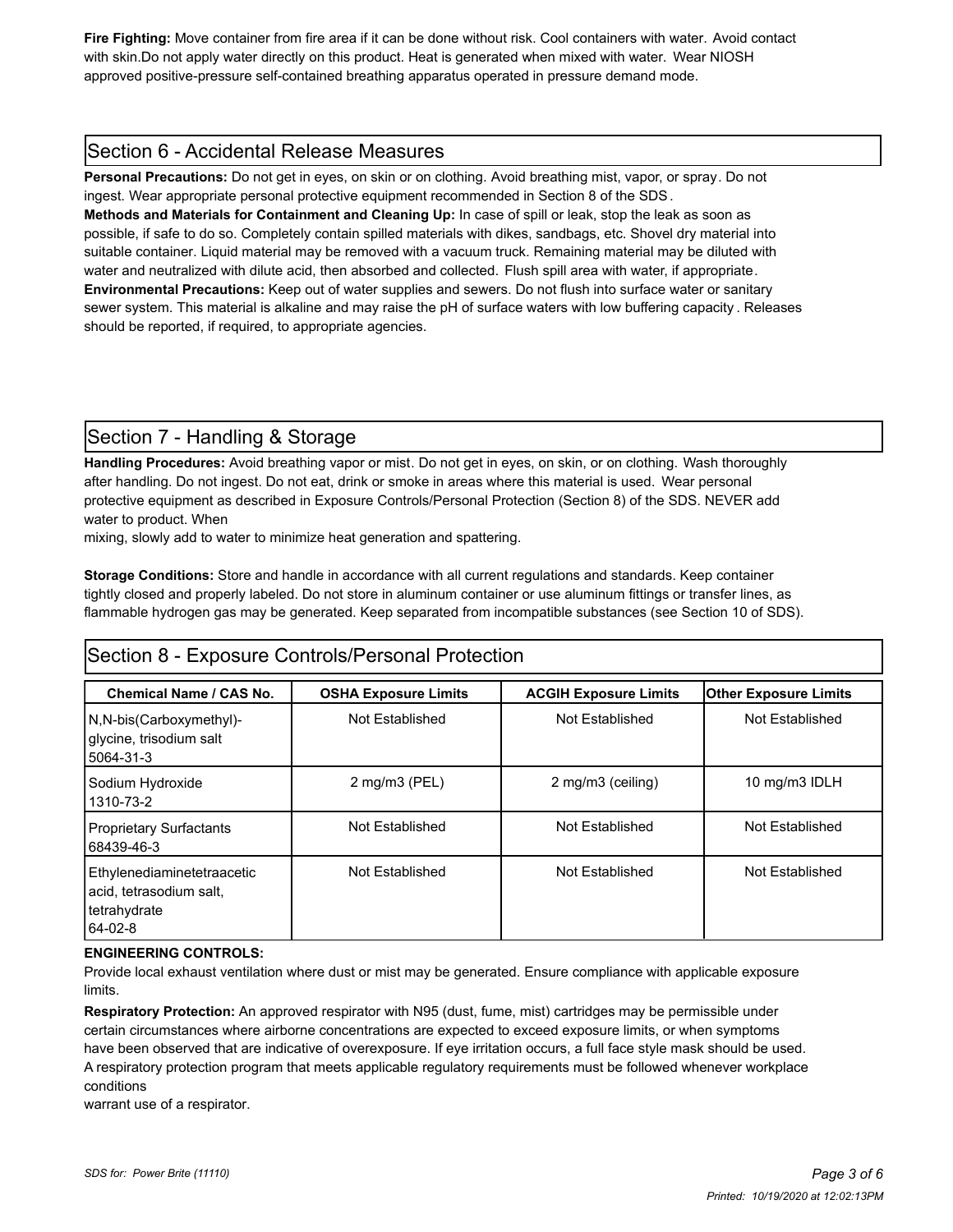#### PERSONAL PROTECTIVE EQUIPMENT:

Eye Protection: Wear chemical safety goggles with a faceshield to protect against eye and skin contact when appropriate. Provide an emergency eye wash fountain and quick drench shower in the immediate work area. Skin and Body Protection: Wear chemical resistant clothing and rubber boots when potential for contact with the material exists. Contaminated clothing should be removed, then discarded or laundered.

Hand Protection: Wear appropriate chemical resistant gloves

Protective Material Types: Natural rubber, Neoprene, Nitrile, Polyvinyl chloride (PVC), Tyvek, Tychem .

Respiratory Protection: A NIOSH approved respirator with N95 (dust, fume, mist) cartridges may be permissible under certain circumstances where airborne concentrations are expected to exceed exposure limits, or when symptoms have been observed that are indicative of overexposure. If eye irritation occurs, a full face style mask should be used. A respiratory protection program that meets 29 CFR 1910.134 must be followed whenever workplace conditions warrant use of a respirator.

**HYGIENE MEASURES:** Handle in accordance with good industrial hygiene and safety practices. Wash hands and affected skin immediately after handling, before breaks, and at the end of the workday . When using do not eat or drink. When using do not smoke.

## Section 9 - Physical & Chemical Properties

**Color** Dk. Brown **pH** 13+

**Boiling Point** 1390 °C **Appearance** Clear Liquid

**Specific Gravity** 1.0815

## Section 10 - Stability & Reactivity

**Reactivity/ Stability:** Stable at normal temperatures and pressures.

**Conditions to Avoid:** Mixing with acid, or incompatible materials may cause splattering and release of large amounts of heat. Will react with some metals forming flammable hydrogen gas. Carbon monoxide gas may form upon contact with reducing sugars, food and beverage products in enclosed spaces.

#### **STABLE**

#### **Incompatibilities:**

Acids and halogenated compounds. Prolonged contact with aluminum, brass, bronze, copper, lead, tin, zinc, or other alkali sensitive metals or alloys. Releases heat when diluted in water. Strong Oxidzing agents, Strong Acids

Aluminum, Zinc, Copper alloys, Copper, Nickel

None Known **Hazardous Decomposition:** Toxic Vapors of Sodium Oxide

> **Hazardous Decomposition Products:** Toxic fumes of sodium oxides **Hazardous Polymerization:** Will not occur Carbon Monoxide and other toxic vapors Carbon oxides, nitrogen oxides (NOx)

None Known Hazardous polymerization will not occur.

## Section 11 - Toxicological Information

**Mixture Toxicity**

Inhalation Toxicity LC50: 356mg/L

### **Component Toxicity**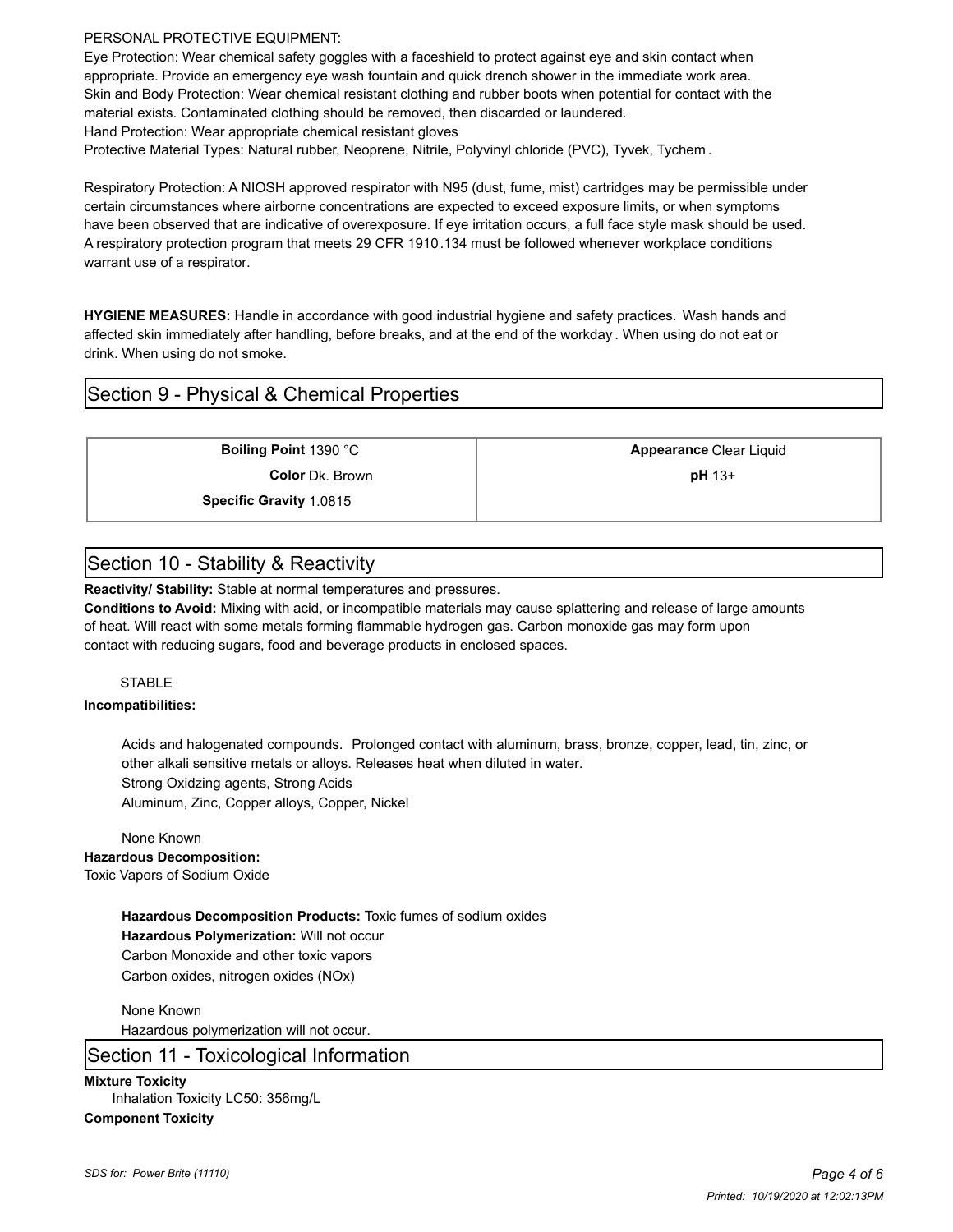#### **ACUTE TOXICITY:**

The severity of the tissue damage is a function of its concentration, the length of tissue contact time, and local tissue conditions. After exposure there may be a time delay before irritation and other effects occur . This material is a strong irritant and is corrosive to the skin, eyes, and mucous membranes. This material may cause severe burns and permanent damage to any tissue with which it comes into contact. Inhalation will cause severe irritation, possible burns with pulmonary edema, which may lead to pneumonitis. Skin contact with this material may cause severe irritation and corrosion of tissue. Repeated exposure may cause dermatitis. Eye contact can cause severe irritation, corrosion with possible corneal damage and blindness. Ingestion may cause irritation, corrosion/ulceration, nausea, and vomiting.

**CARCINOGENICITY:** This product is not classified as a carcinogen by NTP, IARC or OSHA.

| <b>CAS Number</b> | Description                                         | % Weight | Carcinogen Rating               |
|-------------------|-----------------------------------------------------|----------|---------------------------------|
| 5064-31-3         | N, N-bis (Carboxymethyl)-glycine,<br>trisodium salt | 1% - 5%  | N,N-bis(Carboxymethyl)-glycine, |
|                   |                                                     |          | trisodium salt: Suspected       |
|                   |                                                     |          | Carcinogen                      |

## Section 12 - Ecological Information

#### **ECOTOXICITY DATA:**

**Aquatic Toxicity:** This material has exhibited moderate toxicity to aquatic organisms. Data provided are for sodium hydroxide.

## **Fish Toxicity:**

LC50 Brook trout: 25 ppm/ 24 hr

LC50 King salmon: 48 ppm

#### **Invertebrate Toxicity:**

LC50 Daphnia magna: 100 ppm LC50 Shrimp: 33 - 100 ppm/48 hr

LC50 Cockle: 330 - 1000 ppm/48 hr

#### **FATE AND TRANSPORT:**

**BIODEGRADATION:** No information available

**PERSISTENCE:** Soluble in water, persistence is unlikely based on information available .

**BIOCONCENTRATION:** This material is not expected to bioconcentrate in oganisms.

**ADDITIONAL ECOLOGICAL INFORMATION:** This material has exhibited slight toxicity to terrestrial organisms.

**Component Ecotoxicity**

## Section 13 - Disposal Considerations

**Waste from material:** Reuse or reprocess, if possible. Dispose in accordance with all applicable regulations. May be subject to disposal regulations: U.S. EPA 40 CFR 261. Hazardous Waste Number(s): D002.

## Section 14 - Transportation Information

| <b>Proper Shipping Name</b><br><b>UN Number</b><br><b>Packing Group</b><br>Agency<br><b>DOT</b><br>PGII<br>UN3266<br>Corrosive liquid, basic, inorganic, n.o.s. (Sodium<br>Hydroxide) | <b>Hazard Class</b> |
|---------------------------------------------------------------------------------------------------------------------------------------------------------------------------------------|---------------------|
|---------------------------------------------------------------------------------------------------------------------------------------------------------------------------------------|---------------------|

Section 15 - Regulatory Information

**Country Regulation All Components Listed**